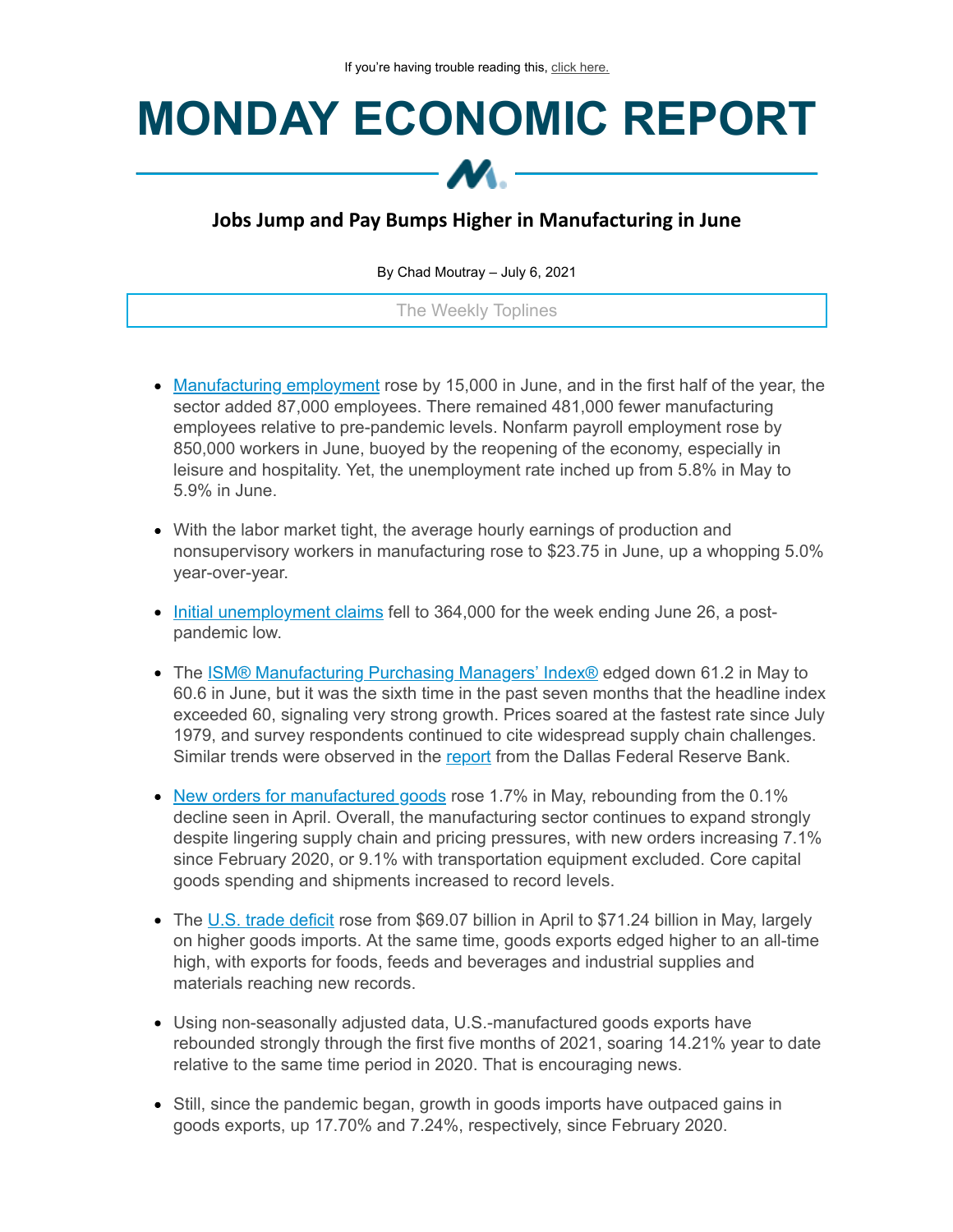- Private [manufacturing](https://click.email.nam.org/?qs=38a00f5de4257eaf3d98723bc8dc9c5437b5b96e9fab5c4b4d02b91fa65c65675c80097593dd860f0fa2f3d75be1b9d0b9ac6f041736bf34) construction spending fell 2.7% in May, pulling back for the second straight month. Since the pandemic began, private manufacturing construction activity has plummeted 9.1%, but there is hope for a recovery moving forward.
- Consumer [confidence](https://click.email.nam.org/?qs=38a00f5de4257eafd0ee85c0c5e3982cc3d1eae7718bad35894028cdeb775e3a018e5a427a19fd859ee1b9009f5a7be31d66e9da75dc3f5c) rose to a post-pandemic high, rising from 120.0 in May to 127.3 in June, the best reading since March 2020, according to the Conference Board. Americans felt more upbeat about the current and future economy, largely on improvements in financial and labor market conditions.

### Manufacturing Average Hourly Earnings, Production and Nonsupervisory Workers, 2016-2021, Year-Over-Year **Percentage Growth by Month**



Economic Indicators

**Last Week's Indicators:** *(Summaries Appear Below)*

**Monday, June 28** *Dallas Fed Manufacturing Survey*

**Tuesday, June 29** *Conference Board Consumer Confidence*

**Wednesday, June 30** *ADP National Employment Report*

**Thursday, July 1** *Construction Spending ISM® Manufacturing Purchasing Managers' Index®*

#### **This Week's Indicators:**

**Monday, July 5** *INDEPENDENCE DAY HOLIDAY (Observed)*

**Tuesday, July 6** *None*

**Wednesday, July 7** *Job Openings and Labor Turnover Survey*

**Thursday, July 8** *Consumer Credit*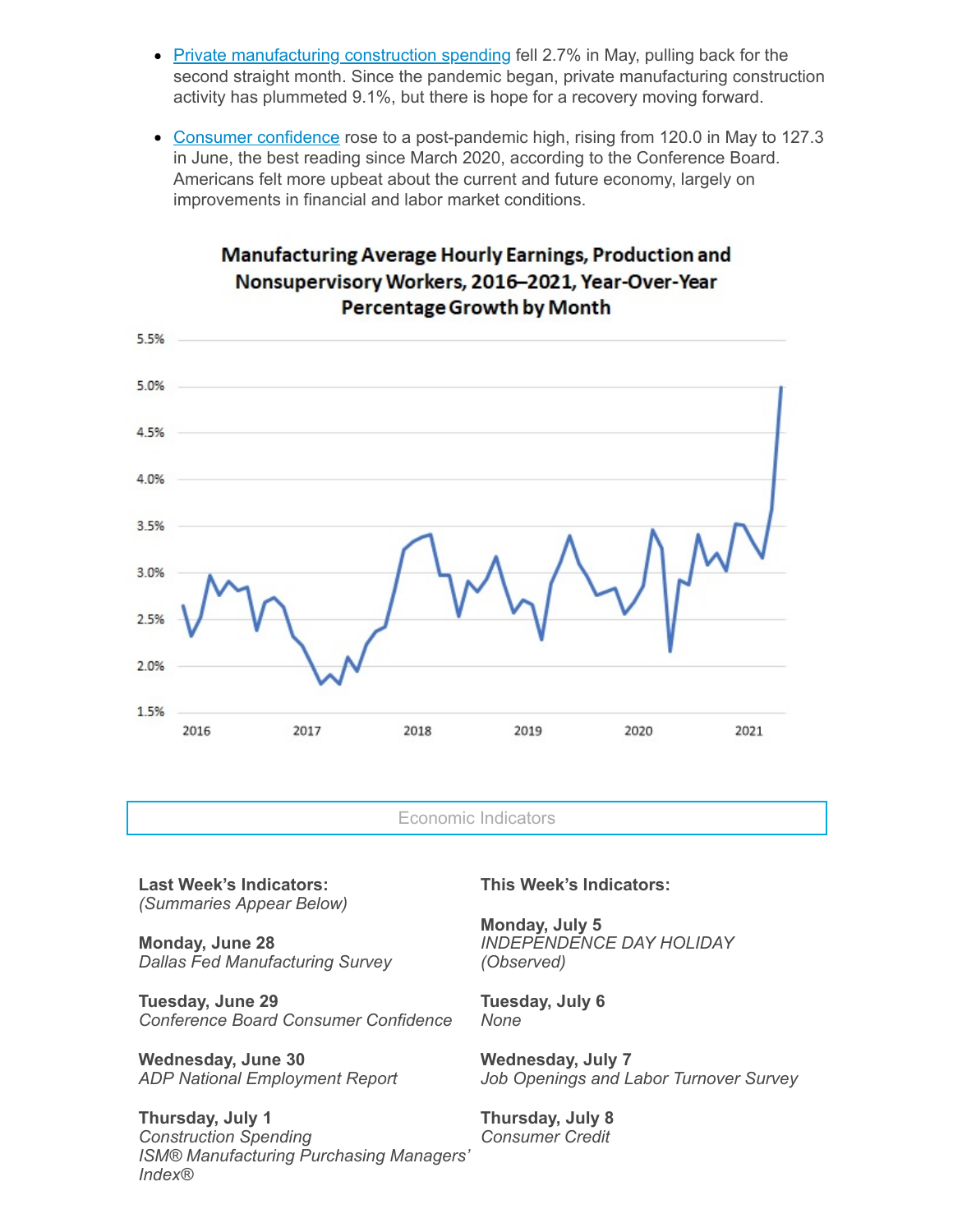**Friday, July 9** *None*

**Friday, July 2** *BLS National Employment Report Factory Orders and Shipments International Trade Repor*

Deeper Dive

**ADP National [Employment](https://click.email.nam.org/?qs=38a00f5de4257eafc4b99e05d5ba3795aadd674d71f97e08eeef171dea59f7ef2dd5a0b47cbbd56d9ba2c9cf53cdde195e3bf7aa949fec35) Report:** Manufacturing employment increased by 19,000 in June, slowing from gains of 44,000 in both April and May but expanding for the fourth straight month, according to ADP estimates. The sector has added 149,000 employees year to date, a solid pace of job growth. At the same time, nonfarm private payrolls increased by 692,000 in June, easing from the increase of 886,000 in May. Through the first six months of 2021, total private nonfarm payrolls have risen by nearly 3,095,000 employees, with the economy and labor market recovering strongly, especially in the hard-hit service sector.

The June report noted large increases for leisure and hospitality (up 322,000), education and health services (up 123,000), trade, transportation and utilities (up 62,000), professional and business services (up 53,000), other services (up 48,000) and construction (up 47,000). Small and medium-sized businesses (i.e., those with fewer than 500 employees) added 451,000 workers in June, or 65.2% of net job creation for the month.

Despite notable progress over the past year, private nonfarm payrolls have fallen by almost 6,815,000 since February 2020, with manufacturing employment down 438,000 over the past 16 months.

**BLS National [Employment](https://click.email.nam.org/?qs=38a00f5de4257eafa269d530b9ad62b702250954129054eeebd0fb52d3c397d142b5f58c33ab5a15602136b917a67e96003ebed208b3e1cb) Report:** Manufacturing employment rose by 15,000 in June, a decent figure but slowing from the 39,000-worker gain seen in May. In the first half of the year, the sector added 87,000 employees, with 12,318,000 total manufacturing workers in June. In the latest data, durable goods employment rose by 18,000 in June, but there were 3,000 fewer workers among nondurable goods firms. There remained 481,000 fewer manufacturing employees relative to pre-pandemic levels, with 12,799,000 workers in the sector in February 2020.

Nonfarm payroll employment rose by 850,000 workers in June, up from 583,000 in May and the strongest monthly gain since August 2020. The labor market was buoyed by further lifting of COVID-19 restrictions, with the largest growth occurring in leisure and hospitality (up 343,000), as one might expect. The U.S. economy continues to have 6,764,000 fewer workers today than in February 2020.

The unemployment rate inched up from 5.8% in May to 5.9% in June, with the number of unemployed workers increasing from 9,316,000 to 9,484,000. The labor force participation rate was unchanged at 61.6%. For comparison purposes, the participation rate registered 63.3% in February 2020. More encouragingly, the socalled "real unemployment rate"—a term that refers to those marginally attached to the workforce, including discouraged workers and the underemployed—dropped from 10.2% to 9.8%, a 15-month low but still highly elevated.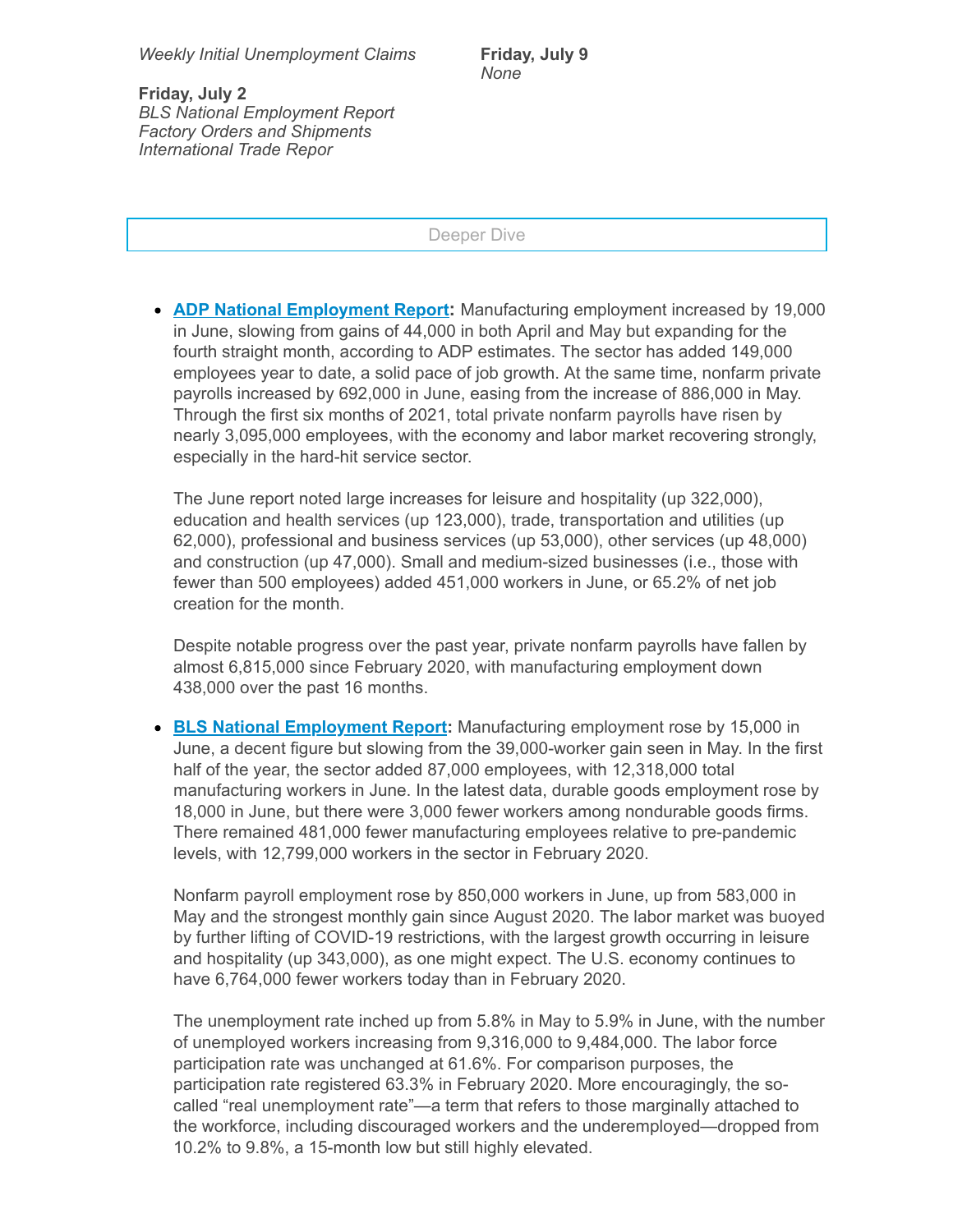In June, the manufacturing data provided mixed results. The largest increases in employment in the sector occurred in furniture and related products (up 8,500), fabricated metal products (up 5,700), miscellaneous durable goods (up 3,300), primary metals (up 3,100) and miscellaneous nondurable goods (up 2,900). In contrast, employment decreased in June in transportation equipment (down 6,300, including a decline of 12,300 for motor vehicles and parts), food manufacturing (down 4,100), plastics and rubber products (down 2,900) and nonmetallic mineral products (down 2,200).

Four major manufacturing sectors have exceeded their pre-pandemic levels of employment as of June: miscellaneous durable goods (up 5,000), miscellaneous nondurable goods (up 4,800), computer and electronic products (up 1,200) and chemicals (up 600). The other major sectors continued to experience reduced employment over that time frame, although some were closer to pre-pandemic paces. The largest decreases over the past 16 months included transportation equipment (down 157,100), fabricated metal products (down 61,700), printing and related support activities (down 46,300), machinery (down 42,300) and food manufacturing (down 33,200).

The average hourly earnings of production and nonsupervisory workers in manufacturing rose from \$23.60 in May to \$23.75 in June, with a whopping 5.0% increase over the past year, up from \$22.62 in June 2020.

**Conference Board Consumer [Confidence:](https://click.email.nam.org/?qs=38a00f5de4257eafd0ee85c0c5e3982cc3d1eae7718bad35894028cdeb775e3a018e5a427a19fd859ee1b9009f5a7be31d66e9da75dc3f5c)** Consumer confidence increased to a post-pandemic high, rising from 120.0 in May to 127.3 in June, the best reading since March 2020, according to the Conference Board. Americans felt more upbeat about the current and future economy, largely on improvements in financial and labor market conditions. The percentage of respondents suggesting that business conditions were "good" increased from 19.9% to 24.5%, while the percentage feeling that conditions were "bad" dropped from 20.6% to 19.5%. At the same time, the percentage of respondents suggesting jobs were "plentiful" rose from 48.5% to 54.4%, while those saying jobs were "hard to get" dipped from 11.6% to 10.9%.

Regarding the outlook, the percentage of consumers anticipating better business conditions over the next six months increased from 31.0% to 33.3%, while those predicting a worsening of conditions declined from 14.4% to 10.6%. Meanwhile, the percentage of respondents expecting more jobs in the next six months declined from 27.7% to 25.7%, while those expecting fewer jobs decreased from 17.5% to 16.0%. With that said, 18.6% of consumers predict higher incomes in the months ahead, up from 16.2%, with the percentage anticipating reduced incomes falling from 9.3% to 8.5%.

**[Construction](https://click.email.nam.org/?qs=38a00f5de4257eaf3d98723bc8dc9c5437b5b96e9fab5c4b4d02b91fa65c65675c80097593dd860f0fa2f3d75be1b9d0b9ac6f041736bf34) Spending:** Private manufacturing construction spending fell 2.7% from \$71.21 billion in April to \$69.25 billion in May, pulling back for the second straight month. These data have been disappointing, but there continues to be hope for a recovery in the sector's construction activity moving forward given the stronger economic outlook and existing constraints on capacity. With that said, private manufacturing construction has plummeted 9.1% over the past 15 months since the pandemic began, down from \$76.16 billion in February 2020.

Total private nonresidential spending decreased 1.1% in May, and since February 2020, activity has fallen 13.2%. For the month, construction activity weakened in every segment except for transportation (up 5.5%), amusement and recreation (unchanged) and office (unchanged) projects.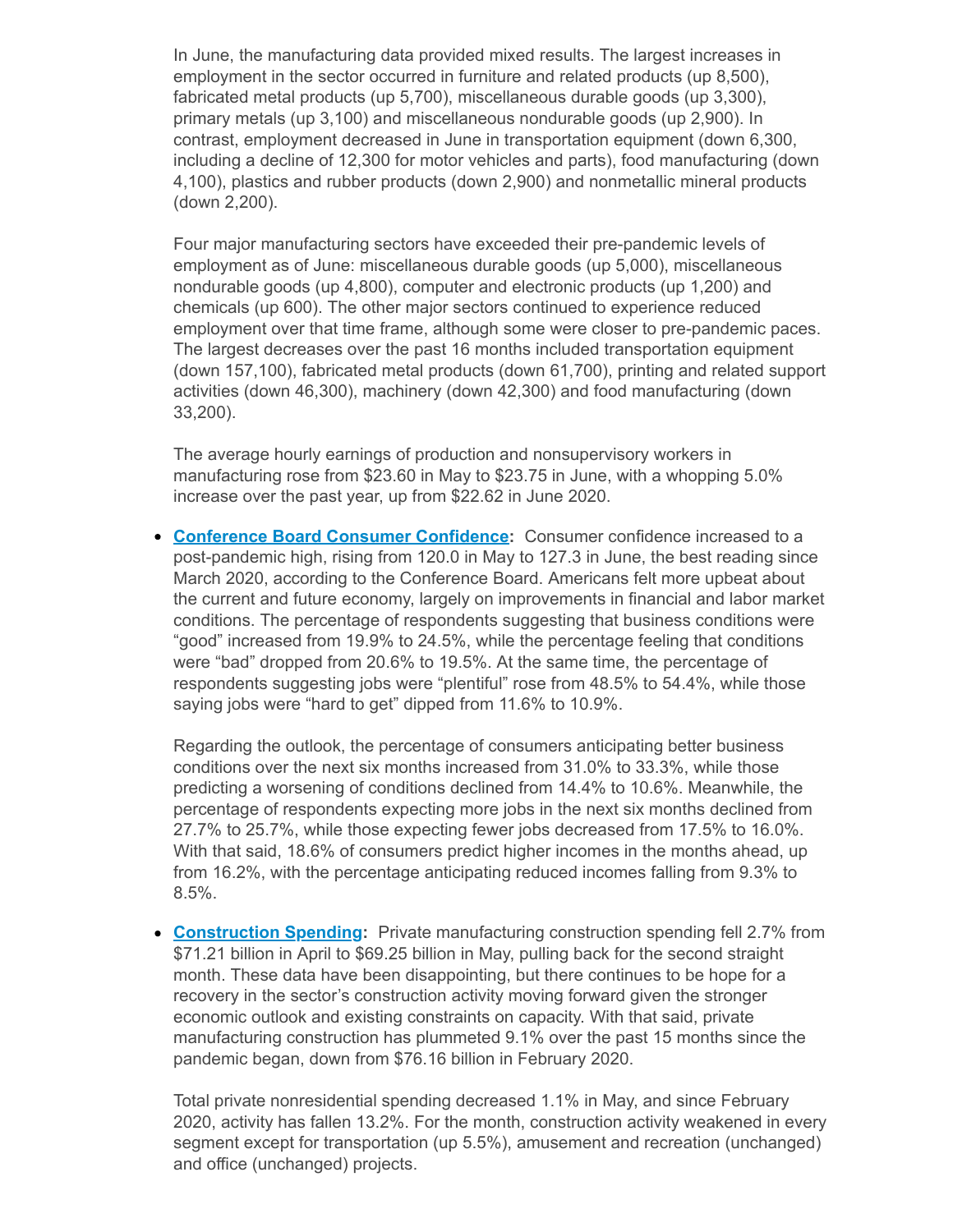Overall, total private construction spending decreased 0.3% in May, but with 6.5% growth over the past 15 months. This was boosted by strength in the housing market, which edged up 0.2% in May to a new record high, soaring 27.1% since February 2020. In May, new single-family construction increased 0.8%, but multifamily activity was flat. Meanwhile, public construction spending inched down 0.2% in May, with a decline of 7.9% from the pre-pandemic pace.

**Dallas Fed [Manufacturing](https://click.email.nam.org/?qs=38a00f5de4257eafe709d78a715b6929921cc109966449a0a6f07d29b8a3e6c819c99138348a91eab019e513465340648d7e6a3c31c38a1f) Survey:** Manufacturing activity continued to expand strongly, even as the composite index of general business conditions pulled back from 34.9 in May to 31.1 in June. Many of the key measures improved in June, including new orders, production, shipments, capacity utilization and employment. Wages and benefits rose at the fastest pace on record, for a series dating to June 2004, reflecting labor market tightness. In addition, ongoing supply chain disruptions pushed growth in raw materials prices and finished goods prices to new highs as well, mirroring inflationary pressures seen in other reports.

Looking ahead, manufacturers in the Texas district remained upbeat in their outlook for the next six months, with the forward-looking composite measure increasing from 31.4 in May to 37.3 in June. Manufacturers expect new orders to expand at the best pace in four years, with production up at the fastest rate since May 2018. Manufacturers anticipate shipments to increase at rates not seen since November 2005. With such solid growth, manufacturers forecast input prices to continue to accelerate rapidly, even with the index easing from the strongest reading since February 2011.

**Factory Orders and [Shipments](https://click.email.nam.org/?qs=38a00f5de4257eaf7189d79446015e375e4cd493e92338afce7e5f2e5e4a624177a2894ec5e9c43f5b8062757d440cf2b6d70d7c4f03aa23):** New orders for manufactured goods rose 1.7% in May, rebounding from the 0.1% decline in April. Durable and nondurable goods orders increased 2.3% and 1.0% in May, respectively. Excluding transportation equipment, factory orders rose 0.7% in May, with durable goods sales excluding transportation equipment up 0.3% for the month. Overall, the manufacturing sector continues to expand strongly despite lingering supply chain and pricing pressures, with new orders increasing 7.1% since February 2020 (before the pandemic), or 9.1% with transportation equipment excluded.

In addition, durable goods orders have increased 9.7% over the past 15 months, or with transportation equipment sales excluded, orders have jumped 16.3% since February 2020. Likewise, new orders for core capital goods (or nondefense capital goods excluding aircraft)—a proxy for capital spending in the U.S. economy—edged up 0.1% from \$75.3 billion in April to \$75.4 billion in May, a record high. As such, core capital goods orders have risen a robust 16.2% since February 2020.

Meanwhile, factory shipments rose 0.7% in May, building on the 0.2% gain seen in April. Durable and nondurable goods increased 0.4% and 1.0% for the month, respectively. Since February 2020, factory shipments increased 4.6%, or with transportation equipment excluded, manufactured goods shipments increased 7.4% over the past 15 months. At the same time, core capital goods shipments increased 1.1% from \$72.6 billion in April to \$73.3 billion in May, an all-time high. Since February 2020, core capital goods shipments have soared 12.9%.

**[International](https://click.email.nam.org/?qs=38a00f5de4257eaff5ac49ba202dda8b534a63b896b77ec0182eea04798a085f93bdc299a9beb9c0ffdcdfb1fced93e6503e0da00dca13ce) Trade Report:** The U.S. trade deficit rose from \$69.07 billion in April to \$71.24 billion in May. Goods imports increased from \$231.96 billion to \$234.70 billion, enough to offset the slight rise in goods exports to a new record, up from \$145.09 billion to \$145.53 billion. Growth in goods exports (up 10.67%) has outpaced the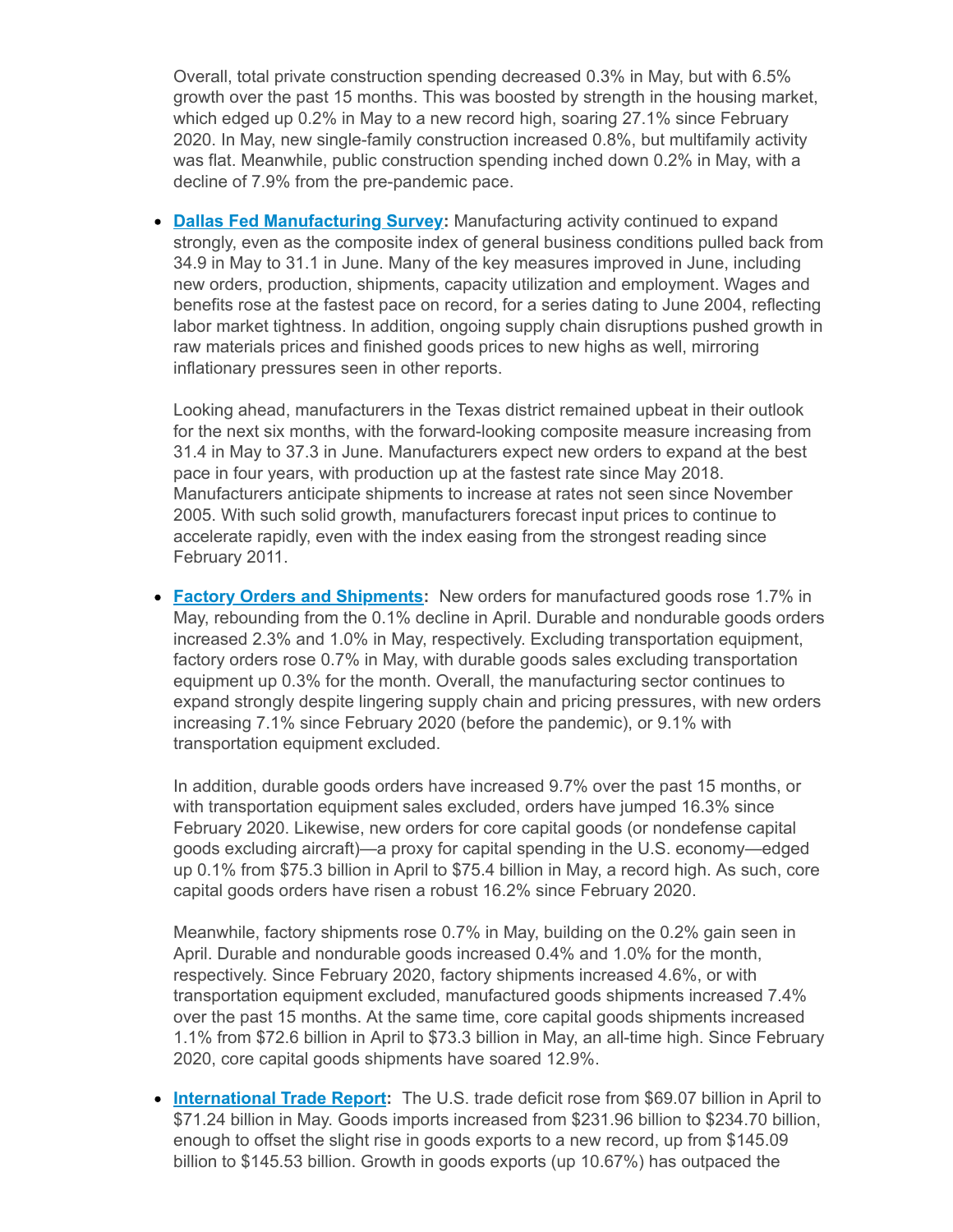increase in goods imports (up 8.52%) year to date, but since the COVID-19 pandemic began, it has been the opposite—since February 2020, goods exports and imports have increased 7.24% and 17.70%, respectively. Meanwhile, the service-sector trade surplus edged up from \$17.80 billion in April, the lowest since August 2012, to \$17.93 billion.

In May, goods exports for foods, feeds and beverages (up \$297 million) and industrial supplies and materials (up \$141 million) both rose to all-time highs, with strong growth in consumer goods (up \$979 million). Those were counterbalanced by declines in exports for automotive vehicles and parts (down \$546 million) and non-automotive capital goods (down \$453 million). At the same time, growth in goods imports was led by strength in industrial supplies and materials (up \$2.57 billion), foods, feeds and beverages (up \$841 million) and consumer goods (up \$265 million), with reduced imports for non-automotive capital goods (down \$1.13 billion) and automotive vehicles and parts (down \$172 million).

According to the latest data, U.S.-manufactured goods exports totaled \$449.88 billion through the first five months in 2021, using non-seasonally adjusted data, soaring 14.21% from \$393.91 billion year to date in 2020.

**ISM® [Manufacturing](https://click.email.nam.org/?qs=38a00f5de4257eafb41e132eaf0a63b448f16790bd7d0c3f92101fe13da9cd8a97e6ec174af54d48376ad57be3579c7b6f0d9e0fcaf7a955) Purchasing Managers' Index®:** The Institute for Supply Management® reported that manufacturing activity expanded robustly once again, even with the headline index edging down from 61.2 in May to 60.6 in June. This marked the sixth time in the past seven months that the headline index exceeded 60, signaling very strong growth. The underlying data were mixed. New orders (down from 67.0 to 66.0) slowed slightly, but production (up from 58.5 to 60.8) and exports (up from 55.4 to 56.2) strengthened. Employment (down from 50.9 to 49.9) contracted marginally for the first time in nine months. Several of the sample comments noted supply chain disruptions and rising costs as challenges.

The index for supplier deliveries (down from 78.8 to 75.1) pulled back from the highest reading since April 1974 but continued to reflect very slow delivery times. (In this case, index values above 50 are consistent with slower deliveries.) Similarly, the backlog of orders (down from 70.6 to 64.5) remained very elevated despite slipping from a record pace in the previous release, and the index for customer inventories (up from 28.0 to 30.8) improved from an all-time low but continued to suggest extremely low stockpiles.

Prices (up from 88.0 to 92.1) soared at the fastest rate since July 1979. ISM® Manufacturing Business Survey Committee Chair Timothy Fiore said, "Virtually all basic and intermediate manufacturing materials are experiencing price increases as a result of product scarcity and the dynamics of supply and demand, with an increasing number of panelists reporting higher prices [in June] compared to May."

**Weekly Initial [Unemployment](https://click.email.nam.org/?qs=38a00f5de4257eaf18ea038cfad772cac8cc44ce98a381b2ef5302a6539baf67fb4d75de76734c2b1f7def23b58b24d9b2fdd097fcfe3ed7) Claims:** Initial unemployment claims totaled 364,000 for the week ending June 26, down from 415,000 for the week ending June 19. It was the lowest since the week of March 14, 2020, making the current reading a postpandemic low. Meanwhile, continuing claims edged up from 3,413,000 for the week ending June 12 to 3,469,000 for the week ending June 19. This remained consistent with 2.5% of the workforce.

At the same time, 14,659,791 Americans received some form of unemployment insurance benefit (including state and federal programs) for the week ending June 12. That figure declined somewhat from 14,840,681 for the week ending June 5, largely on reduced pandemic and state assistance.